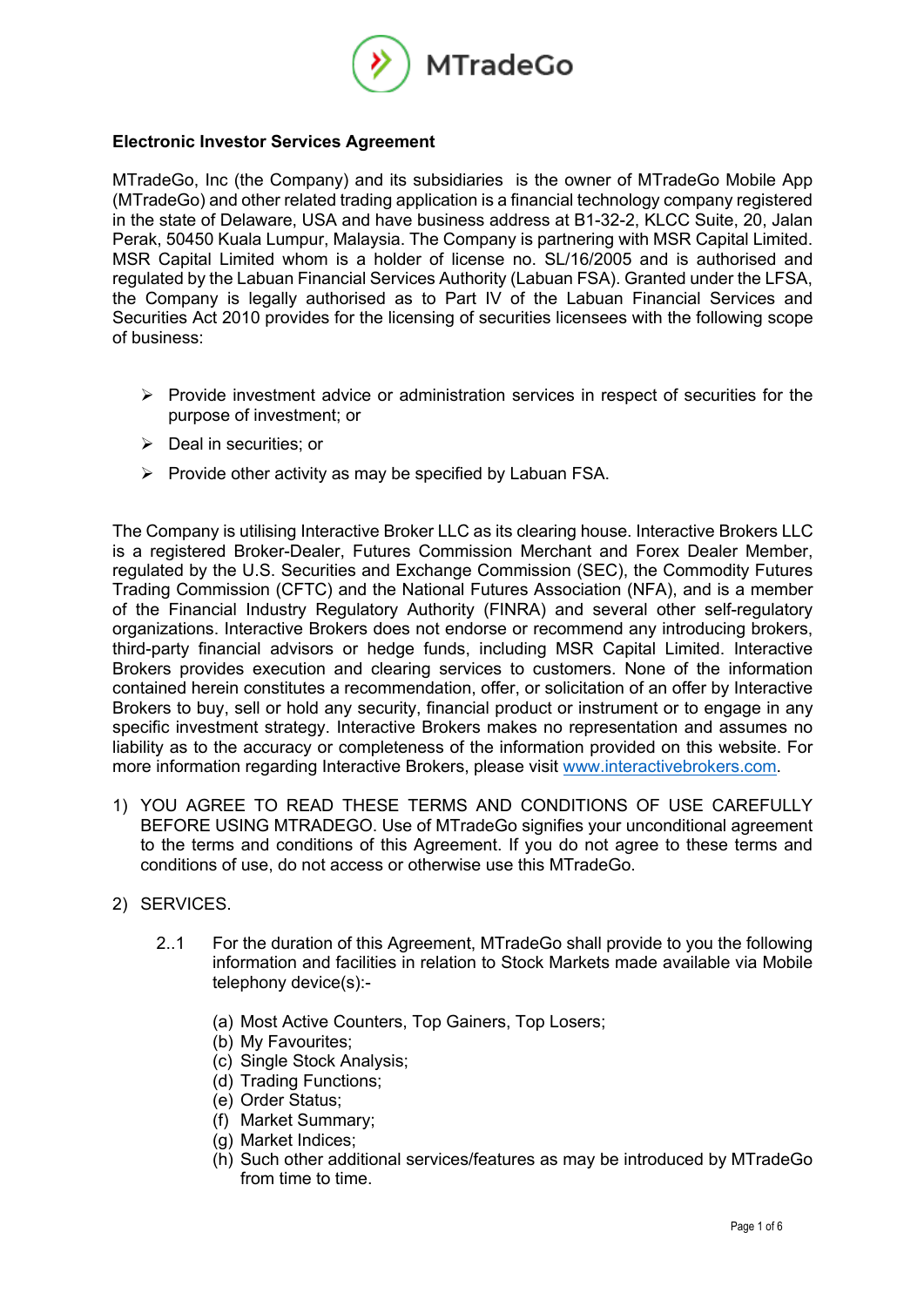

- 2.2 MTradeGo may from time to time vary the scope of the Services mentioned above without giving any notice thereof to you. Any such variation shall not in any manner affect the other terms and conditions of this Agreement. You are hereby agrees that your continued use of the Services following the variation of scope of services constitutes your agreement to such variation or modification.
- 2.3 MTradeGo may change or discontinue any aspect or feature of the Services at any time, including but not limited to features such as content, hours of availability, access type, level and marketing promotions. MTradeGo reserves the right to vary, limit, suspend or terminate your access or use of the Mobile Services at any time, with or without any prior notice. You further agrees and acknowledges that whilst the Services is currently provided at no cost to you, MTradeGo reserves its right to charge a subscription for providing the Services at any time.
- 3) MTradeGo is hereby irrevocably authorized to act on all instructions of received MTradeGo through the Services and you shall be liable and indemnify MTradeGo for such instructions. You acknowledge that all instructions received by MTradeGo through the Services (whether authorised by yous or not) are irrevocable and binding on yous upon transmission of the instructions through the Services and MTradeGo shall be entitled to effect, perform or process such instructions without your further consent and without any further reference or notice to you. You further acknowledge that MTradeGo shall be under no obligation to investigate the authenticity or authority of persons effecting the instructions and MTradeGo may treat the instruction as valid and binding on your notwithstanding any error, fraud, forgery, lack of clarity or misunderstanding in the terms of such instructions. If you choose to subscribe to the market data or any information of the relevant foreign stock exchange as part of the Services through MTradeGo, you agrees to adhere and consent to the terms and conditions applicable to, and/or imposed by, the respective foreign stock exchanges.
- 4) You expressly agrees that the Services are provided on an "as is" basis. MTradeGo does not represent, warrant (whether express or implied) or guarantee the accuracy, completeness, timeliness or correct sequencing of the Services and any information provided thereunder and you acknowledges that there may be delays (particularly as delays may be caused due to the inherent hazards of electronic and/or mobile distribution), omissions or inaccuracies in relation thereto. The information made available to you from the Services is provided solely on the basis that you will be responsible for making your own assessment of the matters discussed and you is advised to verify all relevant information and obtain independent legal advice before acting on any information contained in the Services. MTradeGo shall not be responsible for any decision made or action taken by you in reliance upon the Services and anything provided thereunder. You further acknowledges that whilst certain information provided through the Services has been independently obtained by MTradeGo through sources MTradeGo believes to be reliable, you agrees that such information has been provided for yout convenience only and are not to be taken in substitution for the exercise of care, due diligence and judgment on your part. In particular MTradeGo accepts no liability whatsoever for any direct or consequential loss arising from the use of information provided by the Services. In providing the Services to you, all warranties and obligations implied by the law are hereby excluded to the fullest extent permitted by the law
- 5) You also hereby agrees MTradeGo shall not be liable to you or any party having access to the Services for any claims, demands, losses, penalties, liabilities, costs, actions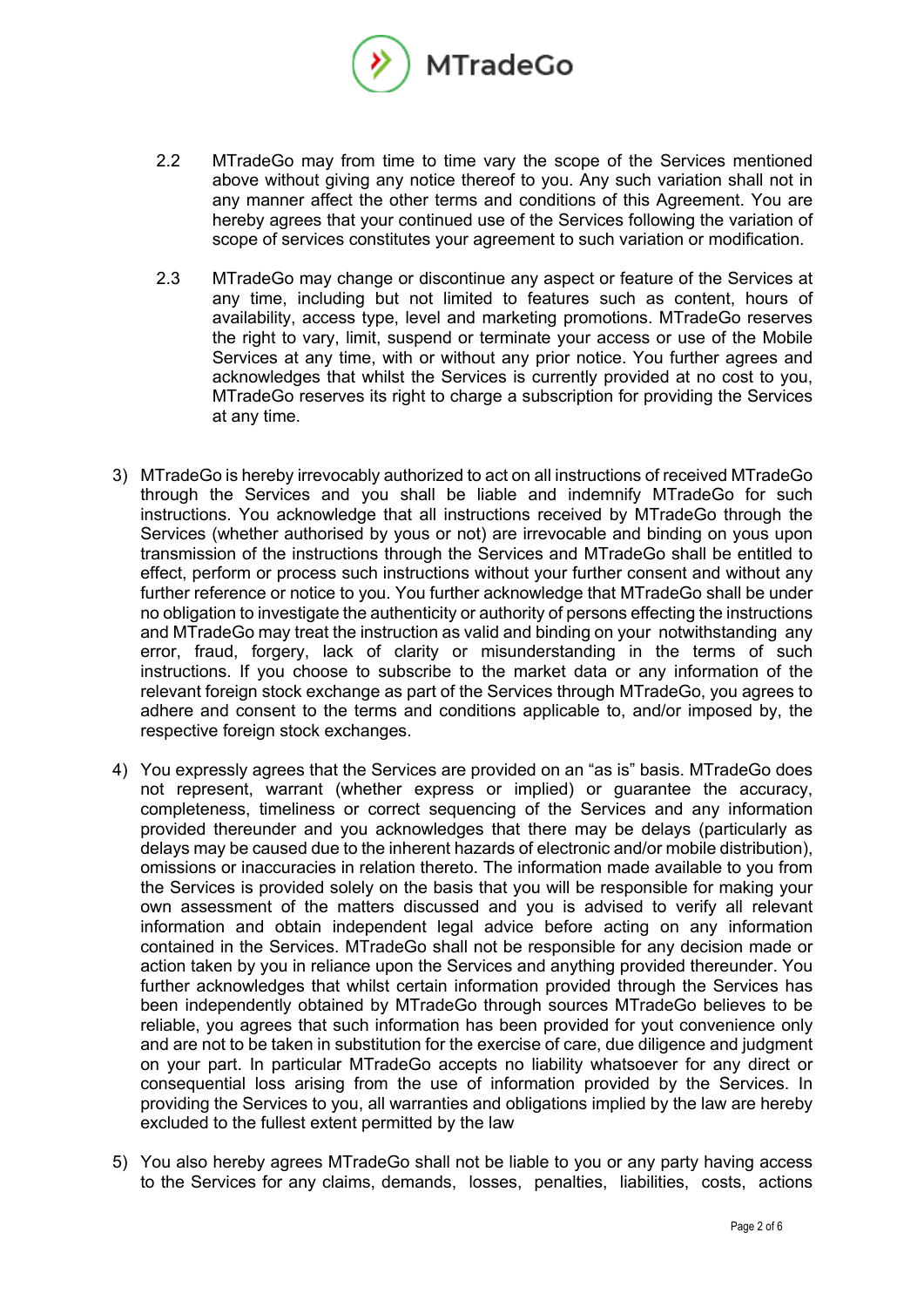

and/or expenses suffered and/or incurred by you or the other party in connection with and/or arising from this Agreement or the use of the Services, including without limitation any liability with regard to the content and any action resulting from participation in any discussion forum provided under the Services, even if MTradeGo had been advised of the possibility of such claims, demands, losses, penalties, liabilities, costs, actions and/or expenses. MTradeGo shall not be liable for any claims, demands, losses, penalties, liabilities, costs, actions and/or expenses suffered and/or incurred by you arising from and/or in connection with causes not within MTradeGo's control, including but not limited to interruptions due to internet connectivity, equipment failure, loss of power, unauthorized access, theft, strikes or other labour problems. MTradeGo disclaims any liability for any technical problems arising from the downloading of the Services application by you if it is done in a manner not in accordance with MTradeGo's advice such as executing a download without first ensuring that the WAP facility in the mobile telephony device is activated. MTradeGo shall not be liable for any loss, distortion or corruption of data arising from your mobile solutions and/or telecommunications provider(s) including but not limited to electromagnetic interference, equipment failure or congestion in the telecommunication systems. MTradeGo shall not be liable to you for any loss of profits arising from any malfunction, unauthorised use, cloning or defect in the mobile telephony device/SIM card or the loss of the mobile telephony device, SIM card or services or any part thereof for whatever reasons. MTradeGo shall not be liable in terms of any unavailability, inaccessibility and uninterrupted use of the Services as may be caused by your mobile solutions provider.

- 6) You agrees that the Services and anything provided thereunder are the property of MTradeGo or MTradeGo's Sources, as the case may be. You agrees not to reproduce, retransmit, disseminate, sell, distribute, publish, broadcast, circulate or commercially exploit the Services and anything provided thereunder in any manner whatsoever without the prior written consent of MTradeGo nor use the Services and anything provided thereunder for any illegal purpose.
- 7) You undertakes that it shall not, and shall not attempt to, tamper with, modify, decompile or otherwise alter in any way whatsoever the Services and anything provided thereunder. By accessing the Mobile Services, you undertakes you:
	- (a) are at least 18 years of age (or such other minimum age as may be provided by law to legally view the Services);
	- (b) has read, understood and agree to comply with all the terms and conditions of this Agreement; and
	- (c) are not in breach or violation and shall not take any action that may cause MTradeGo to be in breach or violation of any law.
- 8) You agrees that:-
	- 8.1 the Services and anything provided thereunder shall not constitute or be construed as an offer, invitation or solicitation to buy or sell any securities;
	- 8.2 all orders made by you through the Services and executed by MTradeGo pursuant thereto are made at your sole risk;
	- 8.3 the Services shall be used solely for your own purpose and shall not be extended for use by third parties;
	- 8.4 you shall notify MTradeGo not later that twenty-four (24) hours from the time you becomes aware of the existence of any of the following:-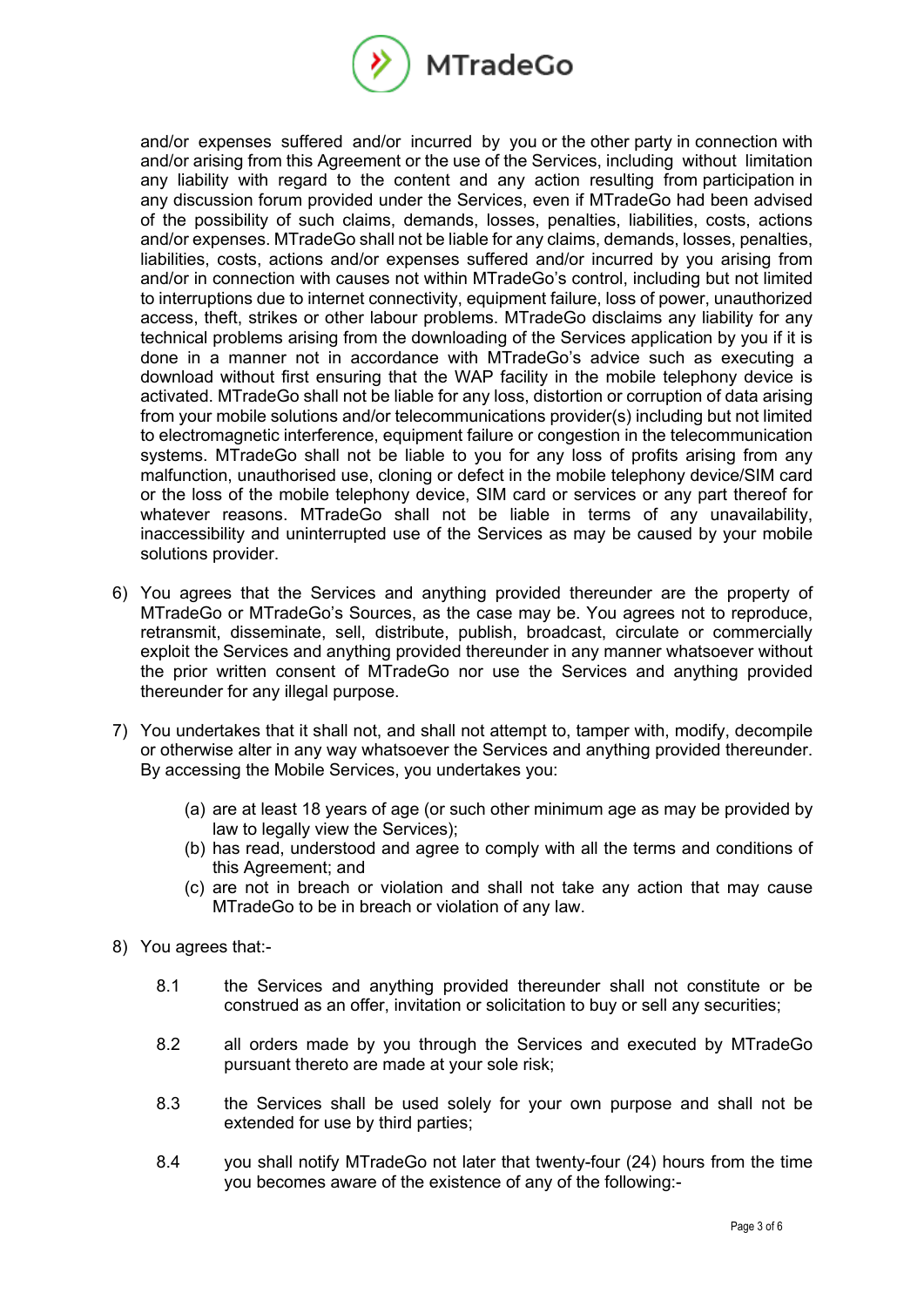

- (a) any loss or theft of its user identification, password and/or account number;
- (b) any unauthorised use of any of its user identification, password and/or account number;
- (c) any unauthorised use of the Services or anything provided thereunder;
- (d) any failure by you to receive a message through the Services that an order made by you through the Service has been received and/or executed; or
- (e) any receipt of confirmation of business done in relation to an order which you did not place, or any similarly inaccurate or conflicting report or information.
- 9) You will be responsible for the confidentiality and for the use of your user identification, password and account number. You accepts responsibility for all orders and other information entered through and under its user identification, password and account number and any orders and other information so received by MTradeGo will be deemed to have been received from you. Immediately after placing an order, you agrees to review the business done to ascertain that the said order was correctly received by the Services and that a transaction reference number has been issued. You shall hold and treat all Confidential Information of MTradeGo in the same manner as if the Confidential Information were its own in strict confidence and shall not without the prior written consent by MTradeGo, make public or disclose to any third party except those of its directors, employees, sub-contractors or professional advisors who need to know the Confidential Information provided however in giving written consent (which MTradeGo is not obliged to give), MTradeGo may impose such terms and conditions as it thinks fit. MTradeGo acknowledges that your personnel namely: employees, agents and/or subcontractors will be directly engaged in the performance of yous obligations under this Agreement and therefore will from time to time during the Term of this Contract become aware of or have access to MTradeGo's Confidential Information. You shall have in place effective procedures and guidelines to ensure that such personnel are bound (for example, through an employment or agency contract or sub-contract with you) by similar undertakings. Subject to proof thereof, the Service Provider shall indemnify MTradeGo against all claims, penalties, losses, liabilities, damages, demands, expenses and cost on a solicitor-client basis which MTradeGo may incur by reason of breach by you and this indemnity shall survive the termination of Agreement.
- 10) As consideration for your access and utilisation of the Services hereunder, you agrees to pay service fees to MTradeGo at the sum as notified by MTradeGo to you from time to time, within fourteen days from the date of MTradeGo's invoice or any other specified date as may be determined by MTradeGo.
- 11) You agrees that MTradeGo shall have a continuing security interest on the monies or securities in your account with MTradeGo to secure the timely payment of all sums owed by you to MTradeGo hereunder and that MTradeGo shall be at liberty to use or dispose such monies or securities in whatsoever manner to secure or satisfy the full payment of such overdue sums.
- 12) You shall pay all taxes payable by it for the use of the Services, if any.
- 13) You shall not be entitled to use the Services hereunder if there exists any restriction in your account either imposed by MTradeGo or by any lawful authorities, including but not limited to cash up-front restrictions. MTradeGo shall not be responsible for any failure by you to gain access to the Services arising out of any restrictions imposed on your account. Access to the Services may be limited or unavailable during periods of peak demands, market volatility, system upgrades, and maintenance or for other reasons. If the Services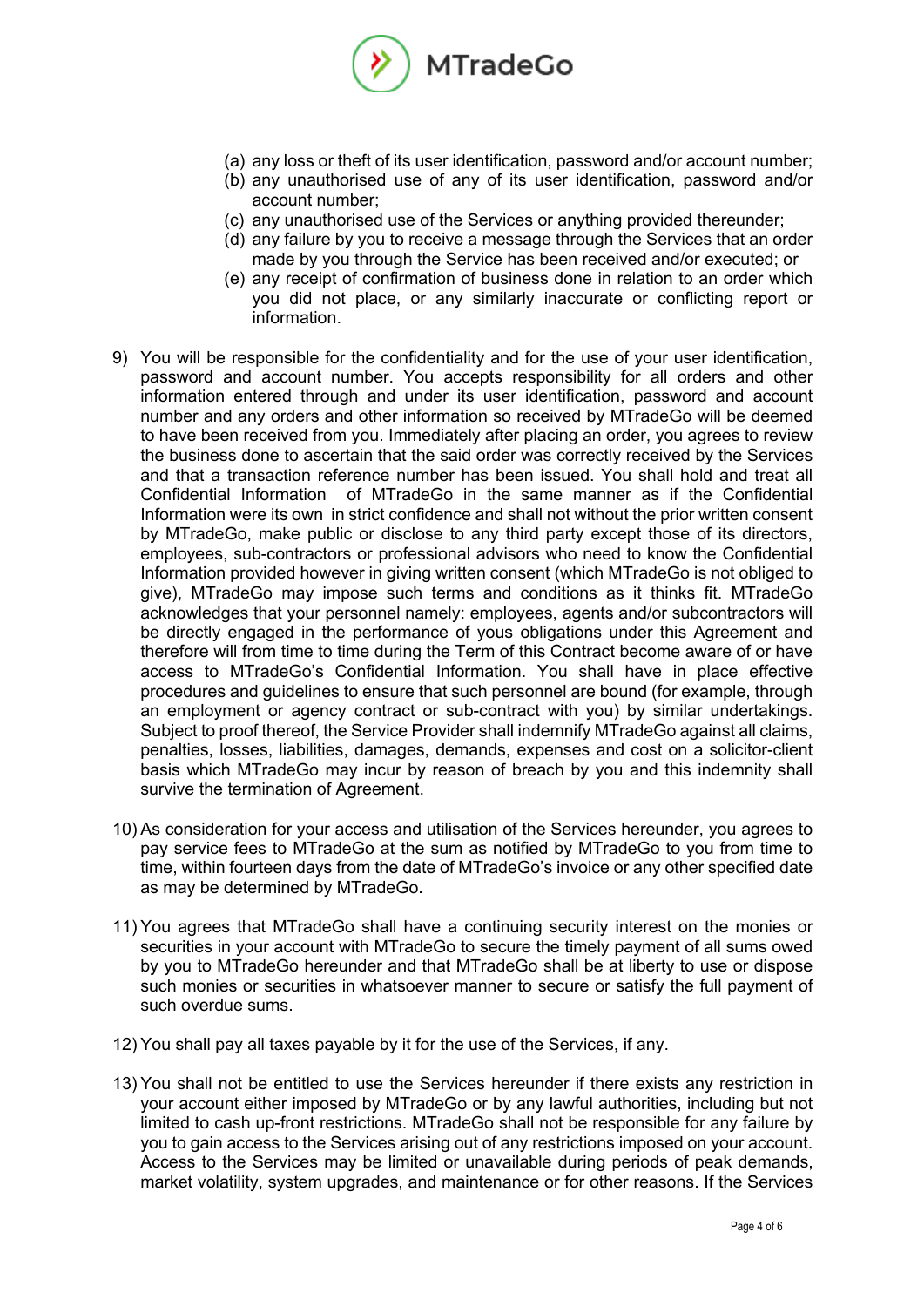

are unavailable or delayed at any time, you agrees to use alternative means to place his orders such as email tosupport@mtradego.com. MTradeGo will not be liable to you if you is unable to access his account information or request a transaction through the Services for any of the said reasons.

- 14) MTradeGo reserves the right to request you to place monies or securities as deposit prior to the execution of any transaction through the Services. It shall be in the absolute discretion of MTradeGo to determine the amount of deposit payable and the time and manner for the placement of such deposit by you. MTradeGo shall not be held responsible or liable for any failure by you to gain access to the Services arising out of your failure, refusal or delay to place such deposit.
- 15) You hereby agrees that it shall indemnify and keep MTradeGo indemnified against any claims, demands, penalties, losses, liabilities, costs, actions and/or expenses (including but not limited to solicitor's fees) arising from and/or in connection with this Agreement. This obligation to indemnify MTradeGo shall survive the termination of this Agreement.
- 16) MTradeGo may at any time forthwith terminate this Agreement without notice to you for any reason whatsoever and MTradeGo shall not be liable to you for any claims, demands, penalties, losses, liabilities, costs, actions and/or expenses suffered and/or incurred by you out of such termination, save and except that MTradeGo shall refund on a prorated basis any monthly service fee which has been paid to MTradeGo by you in respect of the unexpired period. You may terminate this Agreement by giving written notice to MTradeGo whereupon MTradeGo shall, within seven (7) market days from the date of receipt of the said notice, do all that is necessary to effect the said termination.
- 17) MTradeGo shall not be liable or responsible for any claims, demands, penalties, losses, liabilities, costs, actions and/or expenses suffered and/or incurred by you arising from and/or in connection with any computer and/or mobile virus contracted by your computer system and/or mobile telephony device, as the case may be, whilst accessing or utilizing the Services or downloading anything provided thereunder. You shall forthwith notify MTradeGo of any computer and/or mobile virus affecting your computer and/or mobile telephony device.
- 18) You acknowledges that in providing the Services, MTradeGo has relied on your agreement to be bound by the terms of this Agreement. You represents and warrants that you are legally capable of entering into and performing his obligations under this Agreement and that you are of sound mind, competent and is not a bankrupt.
- 19) You confirms that your details as stated in the "Registration page" are true and complete and MTradeGo shall be entitled to rely on such details until MTradeGo receives written notice from you of any changes thereto.
- 20) You agrees to be bound by any affirmation, assent or agreement transmitted by you through the Services accessed by computer, including but not limited to any consent given by you to receive communications from MTradeGo solely through electronic transmission. You agrees to use the Services only in accordance with this Agreement. You also agrees to abide by any rules, procedure, standards, requirements or conditions established by MTradeGo regarding the use of the Services or electronic communication facilities that MTradeGo makes available. By clicking "I Accept", you confirms your understanding, acceptance and receipt of the Services which includes the receipt of contract notes, statements and other documents by electronic means and this Agreement and its terms and conditions, acknowledges and demonstrates that you can access the Services and other HTML disclosures and regulatory materials on MTradeGo's sites referred to in